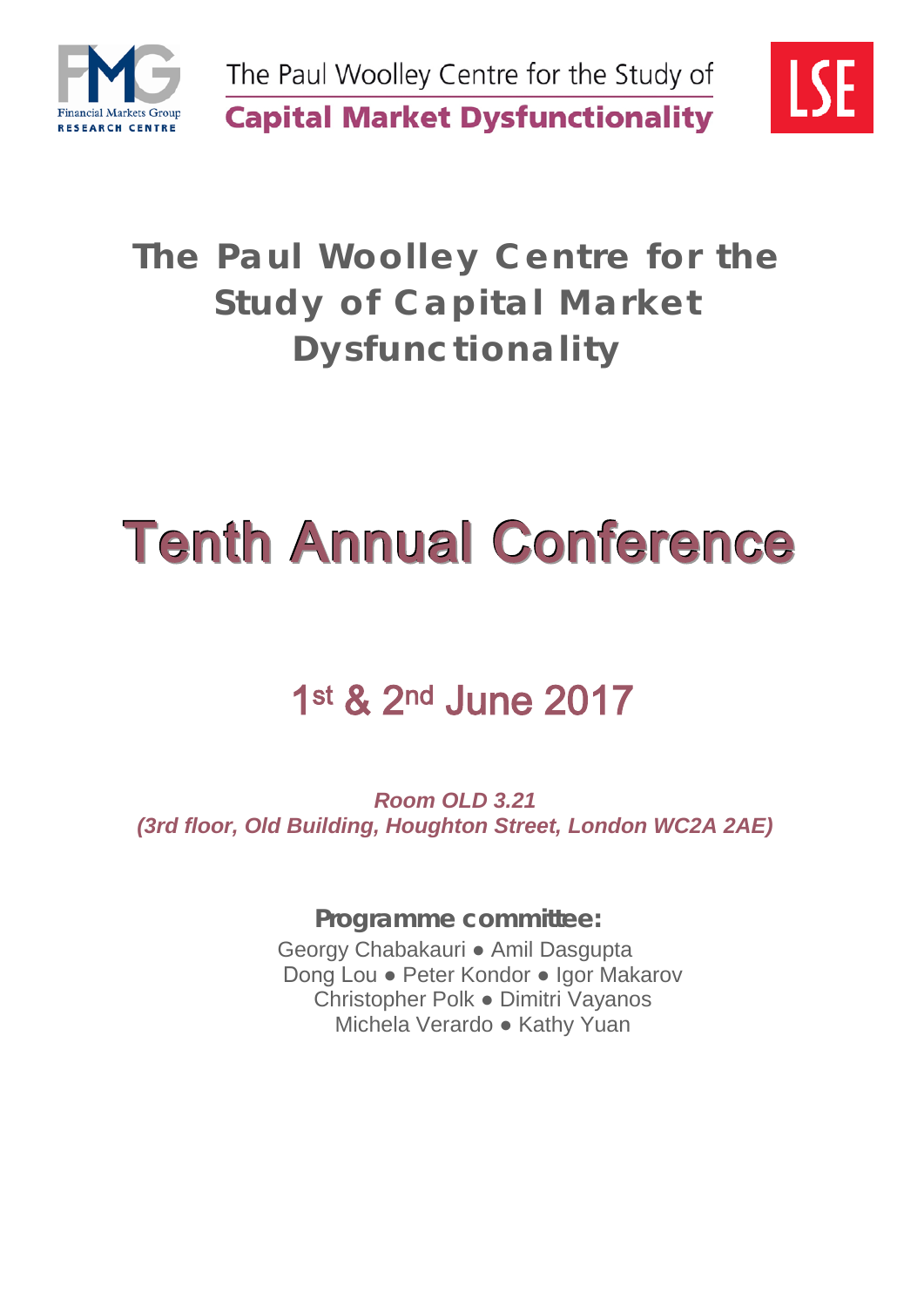

**Capital Market Dysfunctionality** 

**Tenth Annual Conference 1st & 2nd June 2017**

# **Programme**

**Thursday 1st June Registration opens at 9:30am**

**Session 1: Stability of financial system**

- **10.00 China's Model of Managing the Financial System \*Mike Sockin** (University of Texas) Markus Brunnermeier (Princeton University) Wei Xiong (Princeton University ) Discussant: **Hao Zhou** (Tsinghua University)
- **11.00 The Impact of Circuit Breakers \*Hui Chen** (MIT Sloan School of Management) **Anton Petukhov** (MIT Sloan School of Management) **Jiang Wang** (MIT Sloan School of Management) Discussant: **Jennifer Huang** (CKGSB)

# **12.00 LUNCH**

**Session 2: Information in financial markets**

- **13.15 Failing to forecast rare events \*James Dow** (London Business School) **Philip Bond** (University of Washington) Discussant: **Igor Makarov** (London School of Economics)
- **14.15 Chasing Private Information Marcin Kacpercyk** (Imperial College London) **\*Emiliano Pagnotta** (Imperial College London) Discussant: **Ioanid Rosu** (HEC Paris)

#### **15.15 BREAK**

**Session 3: TBC**

- **15.30 Money Runs \*Giorgia Piacentino** (Washington University) **Jason Roderick Donaldson** (Washington University) Discussant: **David Martinez Miera** (UC3M)
- **16.30 Asset Pricing with Large Investors \*Alberto Tequia Semyon Malamud** (Swiss Finance Institute) Discussant: **Sergei Glebkin** (INSEAD)
- **17.30 CLOSE OF DAY ONE**